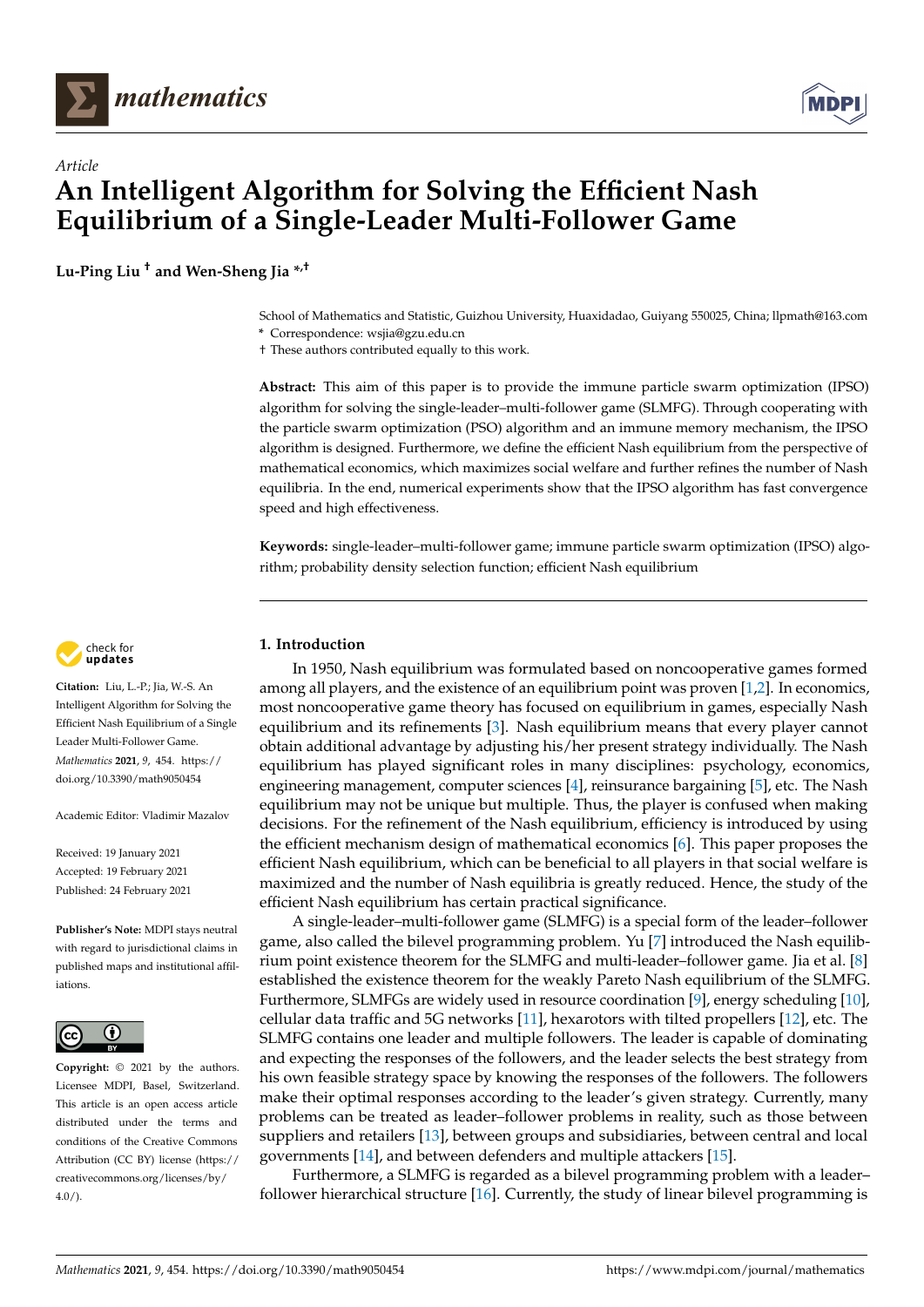relatively mature, but the studies on nonlinear bilevel programming are lacking. Nonlinear bilevel programming is a NP-hard problem [\[17](#page-13-13)[,18\]](#page-13-14). Fortunately, with the development of biological evolution and heuristic algorithms, swarm intelligent algorithms have displayed the potential for possibly solving nonlinear bilevel programming problems. Many scholars have tried to solve the Nash equilibrium of the SLMFG by using swarm intelligence algorithms, including a dynamic particle swarm optimization algorithm [\[19\]](#page-13-15), genetic algorithms [\[20,](#page-13-16)[21\]](#page-13-17), and a nested evolutionary algorithm [\[22\]](#page-13-18). We consider swarm intelligence algorithms for solving the SLMFG, which has an evident theoretic foundation and applied significance.

The paper is organized as follows. In the next section, we present the model of the single-leader–multi-follower game, the efficient Nash equilibrium of the SLMFG, and some assumptions of the SLMFG. In Section [3,](#page-3-0) we consider that the SLMFG is turned into a nonlinear equation problem (NEP) by using the Karush–Kuhn–Tucker (KKT) condition and complementarity function methods. In Section [4,](#page-5-0) the IPSO algorithm consists of introducing the antibody concentration inhibition mechanism and immune memory function into the particle swarm optimization (PSO) algorithm. In Section [5,](#page-8-0) we solve some numerical experiments by utilizing the IPSO algorithm. Additionally, the IPSO algorithm has the advantages of few parameters, easy implementation, and random generation of the initial point. Furthermore, the IPSO algorithm has a fast convergence speed, as shown by observing its off-line performance. Finally, several numerical experiments showed that the IPSO algorithm is practicable: the efficient Nash equilibrium is solved and the number of Nash equilibria is greatly reduced.

## **2. Preliminaries and Prerequisites**

In this section, we present the model of the SLMFG, the efficient Nash equilibrium, and some assumptions of the SLMFG.

## *2.1. The Model of the Single-Leader Multi-Follower Game (SLMFG)*

Assume that *I* = { $1, 2, ..., n$ } is a set of followers and *y<sub>i</sub>* (*i*  $\in$  *I*) is the control vector of the *i*th follower. The *i*th follower's feasible strategy set is  $Y_i$  ( $i \in I$ ), where  $Y = \prod_{i=1}^{n} I_i$  $\prod_{i=1}$   $Y_i$ , *Y*<sup>−*i*</sup> =  $\prod_i$  *Y*<sup>*j*</sup>, and −*i* = *I*\{*i*}. The leader's feasible strategy set is *X*, and *x* ∈ *X* is the *j*∈*I*\{*i*} control vector of the leader. The objective function of the leader is  $\varphi : X \times Y \to \mathbb{R}$ , and the followers' objective functions are  $f_i: X \times Y \to \mathbb{R}$ . Furthermore, the followers' best response feasible strategies regarding the leader's strategy parameter *x* are defined by the set-value mapping  $K: X \to 2^Y$  as follows:

$$
K(x) = \{ y \in Y | f_i(x, y_i, y_{-i}) = \min_{u_i \in Y_i} f_i(x, u_i, y_{-i}) \}.
$$
 (1)

Assume that a strategy profile for the followers is  $y^* = (y_1^*, y_2^*, \ldots, y_n^*) \in Y$ ; for any  $i \in I$ , the following equation is satisfied:

$$
f_i(x, y_i^*, y_{-i}^*) \le f_i(x, u_i, y_{-i}^*), u_i \in Y_i.
$$
 (2)

In that case *y* ∗ is called the Nash equilibrium of the followers if the leader's strategy *x* ∗ satisfies

$$
\varphi(x^*, y^*) = \max_{x \in X} \varphi(x, y^*).
$$
\n(3)

*x*<sup>\*</sup> is the Nash equilibrium of the leader; hence, the strategy profile (*x*<sup>\*</sup>, *y*<sup>\*</sup>) is the Nash equilibrium of the SLMFG, and this means that each follower cannot obtain additional payment by altering his/her recent strategy singly, that is, every follower makes his/her best response when the strategy of the leader is given.

The SLMFG (Figure [1\)](#page-2-0) model of a leader and *n* followers be expressed as follows: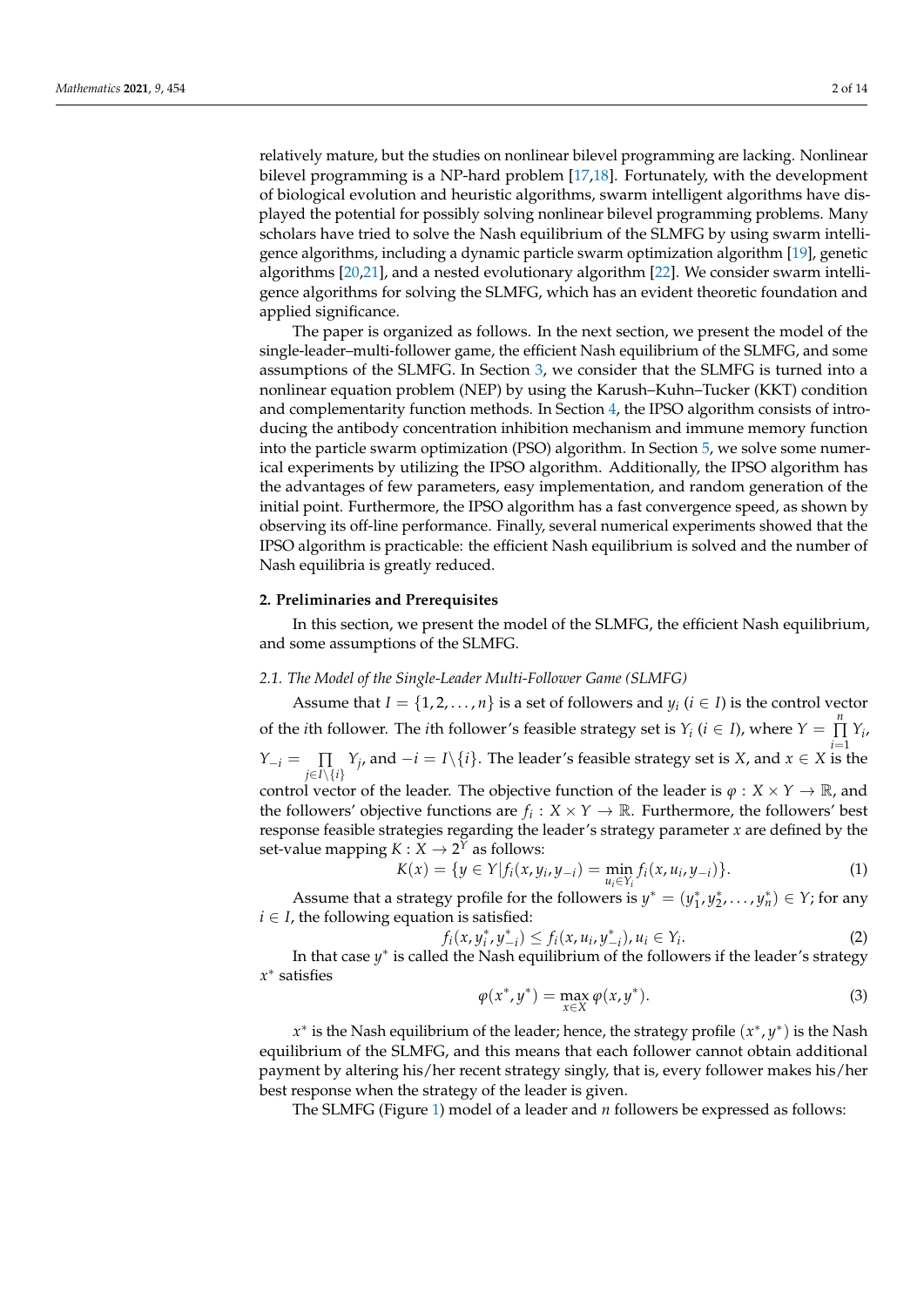<span id="page-2-0"></span>

**Figure 1.** The model of the single-leader–multi-follower game.

*2.2. The Special Form of the SLMFG*

From now on, we make the following some assumptions:

#### <span id="page-2-2"></span>**Assumption 1.**

- *(a) The leader's objective function*  $\varphi : X \times Y \to \mathbb{R}$  *and the leader's feasible set*  $G, G : X \to \mathbb{R}$  *are both continuous.*
- *(b) The followers' objective functions*  $f_i: X \times Y \rightarrow \mathbb{R}$  ( $i \in I$ ) *and the followers' constraint* functions  $g_i: X \times Y \to \mathbb{R}$  are both differentiable with local Lipschitz continuity.
- *(c)* For every follower  $i \in I$ , given any  $y_{-i}$ , each follower's objective function  $f_i(x, y_i, y_{-i})(i \in I)$  $i$ s convex concerning  $y_i$ , and the constraint function  $g_i(x,y_i,y_{-i})$  is convex with respect to  $y_i.$

A general expression for the above model is as follows:

<span id="page-2-1"></span>The leader : 
$$
\begin{cases} \max_{x \in X} \varphi(x, y), \\ \text{s.t.} G(x) \le 0, \\ \text{The follows : } \forall i \in I, \\ \begin{cases} \min_{y \in Y} f_i(x, y), \\ \text{s.t.} g_i(x, y_i, y_{-i}) \le 0, \end{cases} \end{cases}
$$
(4)

where *x* and *y* denote the leader's decision variable and the followers' decision variables, respectively.  $\varphi$  represents the leader's objective function and  $f_i(i \in I)$  represent the followers' objective functions. The leader first selects his/her own strategy *x*, and the followers choose their own strategies  $y = (y_1, \ldots, y_n)$  through the leader's given strategy x. We define the set for problem [\(4\)](#page-2-1) as follows [\[18](#page-13-14)[,23\]](#page-13-19):

The feasible set of problem [\(4\)](#page-2-1) is  $\Omega = \{(x, y) \in X \times Y | G(x) \leq 0, g_i(x, y_i, y_{-i}) \leq 0\}.$ For fixed values of  $x \in X$ , the feasible set for the followers is  $\Omega(x) = \{y \in Y | g_i(x, y_i, y_{-i}) \leq \Omega(x) \}$ 0}. The projection of Ω in the leader's decision space is represented by  $\bar{X} = \{x | \exists y, s.t. (x, y)$  $\in \Omega$ . For fixed values of  $x \in \overline{X}$ , the response set for the followers is  $K(x) = \{y | y \in X\}$  $\argmin\{f_i(x,y)|y \in \Omega(x)\}\}\$ , and the induced domain of problem [\(4\)](#page-2-1) is  $\Xi = \{(x,y)|x \in \Omega(x)\}\$  $\bar{X}, \gamma \in K(x)$ . Thus, the problem [\(4\)](#page-2-1) can be translated into an optimization problem as follows:

<span id="page-2-3"></span>
$$
\max\{\varphi(x,y)|(x,y)\in\Xi\}.\tag{5}
$$

Since the Nash equilibrium may not be unique but multiple, the players are confused when making decisions. The refinement of the Nash equilibrium is an essential prerequisite. Thus, the concept of efficiency is incorporated into the Nash equilibrium, called the efficient Nash equilibrium, which maximizes social welfare and further refines the number of Nash equilibria. Efficient Nash equilibrium expresses a win–win idea under certain conditions, making it beneficial to all players and enabling it to reduce the number of Nash equilibria.

# *2.3. The Definition of Efficient Nash Equilibrium*

We give the following some definitions: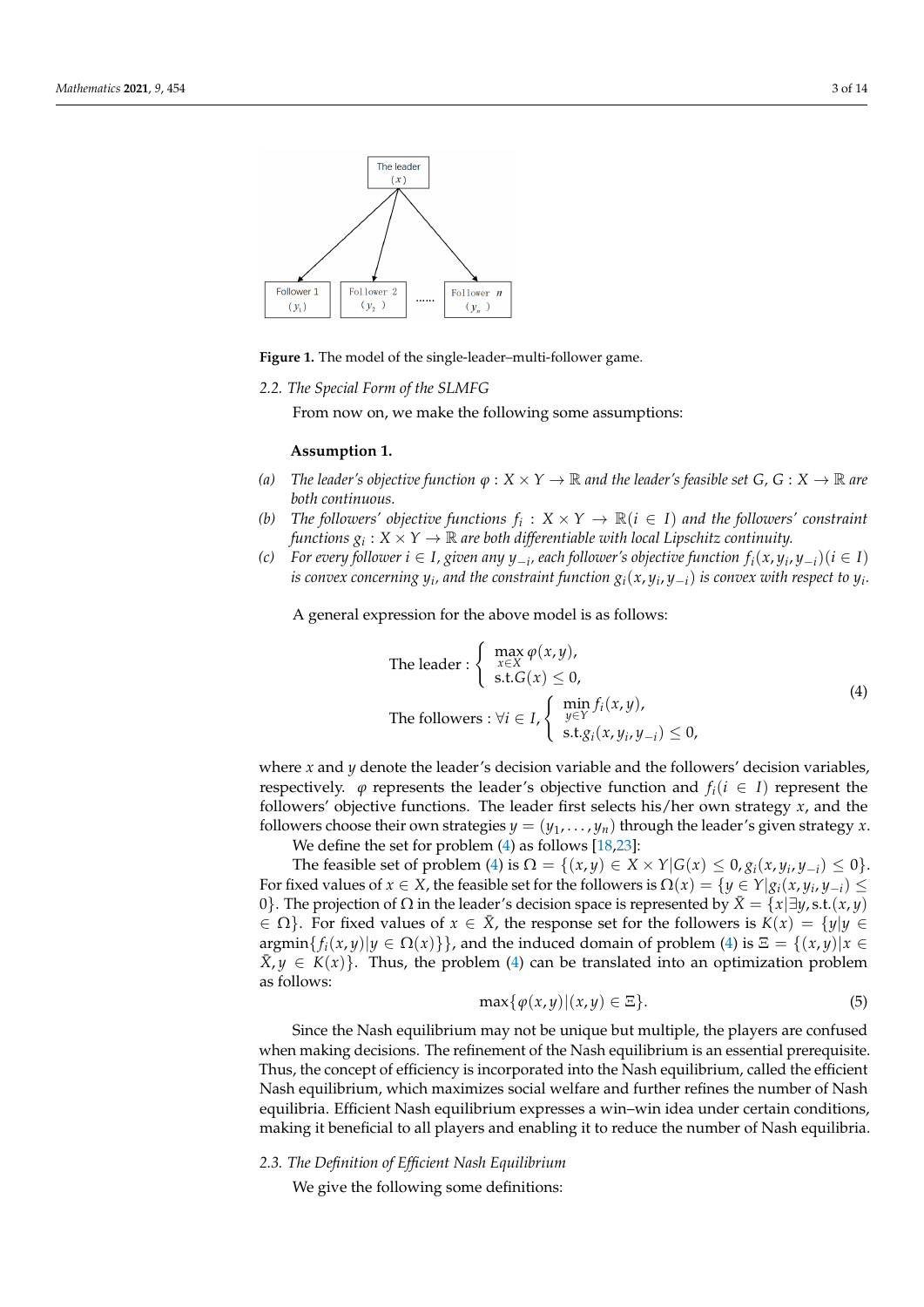<span id="page-3-4"></span>**Definition 1** ((Efficiency) [\[6\]](#page-13-2))**.** *If a strategy maximizes social welfare in a way that the leader obtains the biggest rewards and the sum of the followers' payoff is the smallest in the entire feasible strategy space, then it is called efficient.*

<span id="page-3-3"></span>**Definition 2** (Efficient Nash equilibrium)**.** *Let S be all Nash equilibrium strategies of the SLMFG, the sum function mapping is*  $U: X \times Y \to \mathbb{R}$ ,  $U_k(x, y)(k = 0, 1, ..., n)$  *indicates the sum of the payoffs obtained from all Nash equilibrium strategies*  $S$ , where  $k = 0$  denotes the payoff *sum from the leader's strategy and*  $k = 1, \ldots, n$  *denote the payoff sums from followers' strategy.* If *the sum of the payoffs*  $Z^*(Z^* \in S)$ *, then, for any other strategy, the sum of the payoffs*  $Z(Z \in S)$ *satisfies the following:*

$$
\sum_{i=0}^n U_i(Z) \leq \sum_{i=0}^n U_i(Z^*), \forall Z \in S,
$$

*and then Z* ∗ *is called the efficient Nash equilibrium. This means that social welfare is maximized, and each player cannot obtain additional advantages by altering his/her present strategy individually.*

The set of Nash equilibria depends on the leader's decision variable *x* and the followers' decision variables  $y = (y_1, \ldots, y_n)$ . If  $x$  and  $y = (y_1, \ldots, y_n)$  satisfy the following equation:

<span id="page-3-2"></span>
$$
\varphi(x^*) = \max_{x \in X} \varphi(x) = \max_{x \in X} \max_{y \in K(x)} \varphi(x, y),
$$
  

$$
y^* \in K(x^*),
$$
  

$$
\varphi(x^*, y) \le \varphi(x^*, y^*), \forall y \in K(x^*),
$$
  

$$
\sum_{i=1}^n U_i(x^*, y) \le \sum_{i=1}^n U_i(x^*, y^*), i = 1, ..., n.
$$
 (6)

Then,  $(x^*, y^*)$  is the efficient Nash equilibrium of the SLMFG, and this signifies that the leader obtains the largest rewards; the sum of the followers' payoffs is the smallest under the strategy profile  $(x^*, y^*)$ ; and the leader and the followers cannot obtain additional reward by altering their current strategies unilaterally.

## <span id="page-3-0"></span>**3. The Transformation of the SLMFG**

When the upper-level leader's strategy is given, we need to be able to consider converting the lower-level follower problem into a nonlinear equation problem (NEP). Through the Karush–Kuhn–Tucker (KKT) condition, the SLMFG is converted into a nonlinear complementarity problem (NCP), and the nonlinear complementarity problem is transformed into a NEP through the complementarity function method. Therefore, the SLMFG problem is regarded as a nonlinear optimization problem with a bilayer structure, and the SLMFG problem is solved by using the IPSO algorithm.

## *3.1. The SLMFG Is Turned into a Nonlinear Equation Problem (NEP)*

When the followers satisfy Assumption  $1(b,c)$  $1(b,c)$ , the optimal solutions of the followers are represented by the Karush–Kuhn–Tucker (KKT) condition, and the followers can be expressed as NCP through the KKT condition [\[24\]](#page-13-20). Therefore, when the leader's strategy *x* is given, if *y* ∗ contains the appropriate constraint condition, after that there is a multiplier  $\lambda_i^*$  such that  $(x, y_i^*, \lambda_i^*)$  satisfies the following KKT system [\[25\]](#page-13-21):

<span id="page-3-1"></span>
$$
\nabla_{y_i} L(x, y_i, y_{-i}^*, \lambda_i) = 0
$$
  
0 \le \lambda\_i \perp - g\_i(x, y\_i, y\_{-i}) \ge 0, (7)

where  $g_i(x, y_i, y_{-i})$  are the constraints of the followers, which depend on the control variables of the leader and the control variables of the followers. The Lagrangian function for the *i*th follower of system [\(7\)](#page-3-1) is as follows: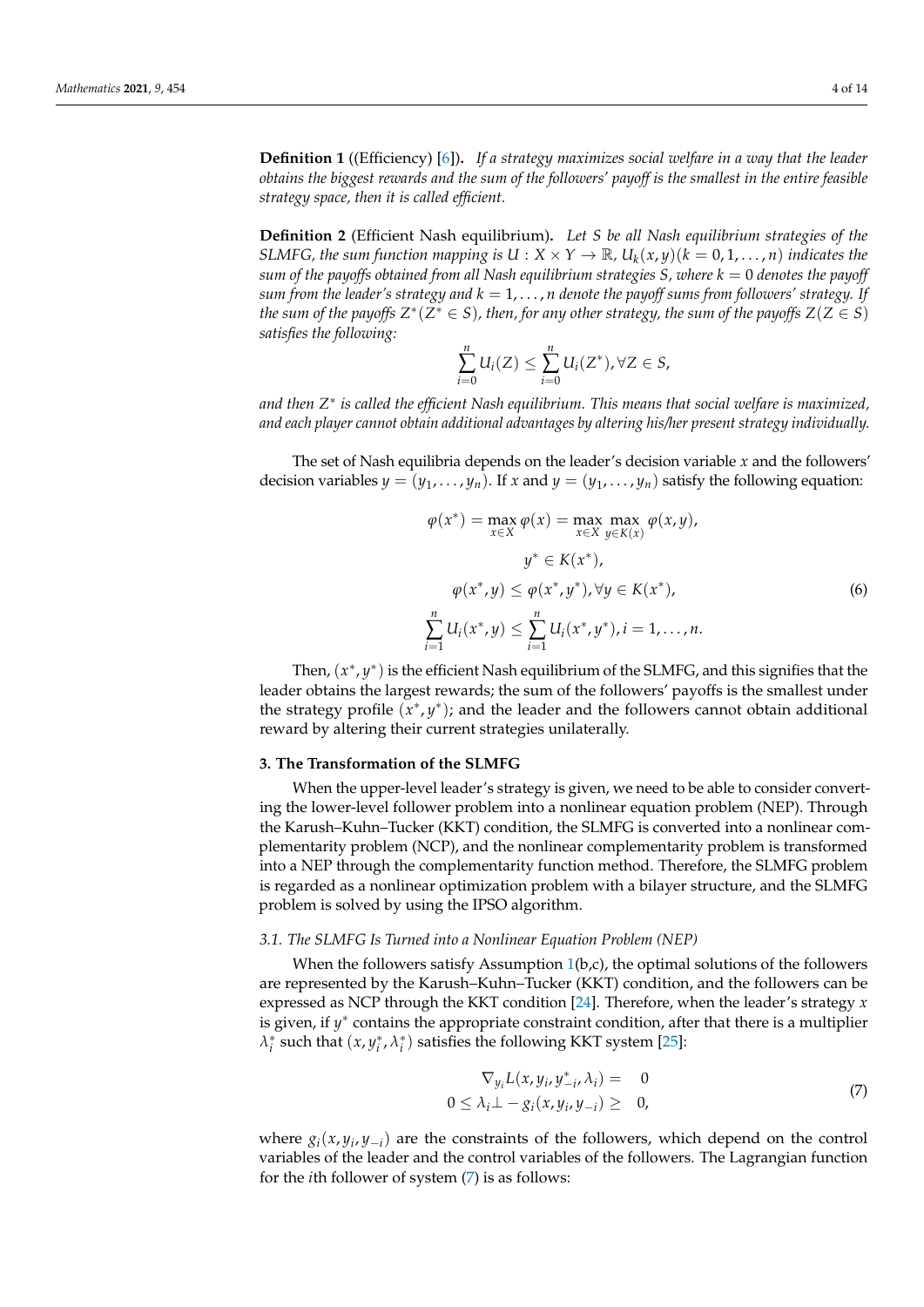$$
L(x, y_i, y_{-i}, \lambda_i) = f_i(x, y_i, y_{-i}) + \lambda_i g_i(x, y_i, y_{-i}).
$$
\n(8)

Consequently, system [\(7\)](#page-3-1) is regarded as a first-order necessary condition for the followers. Let the SLMFG further satisfy Assumption [1\(](#page-2-2)c); then,  $\forall y_{-i}(i = 1, 2, \ldots, n)$ , formula [\(5\)](#page-2-3) is turned into a convex optimization problem, and system [\(7\)](#page-3-1) turns into the SLMFG's sufficient state. We can obtain the following result:

**Theorem [1](#page-2-2).** Let the SLMFG satisfy Assumption 1; if  $(x^*, y^*, \lambda^*)$  satisfies Equation [\(6\)](#page-3-2) and *system* [\(7\)](#page-3-1)*, then a strategy profile* (*x* ∗ , *y* ∗ ) *is the efficient Nash equilibrium of the SLMFG.*

For  $\mathcal{F}: \mathbb{R} \times \mathbb{R}^n \to \mathbb{R}$ ,  $\mathcal{F}(x, y) = \text{vec}\{\nabla_{y_i} f_i(x, y_i, y_{-i})\}_{i=1}^n$ , system [\(7\)](#page-3-1) is equal to the system as follows:

<span id="page-4-0"></span>
$$
\mathcal{F}(x,y) + \sum_{i=1}^{n} \nabla_{y_i} g_i(x, y_i, y_{-i}) \lambda_i = 0
$$
  
0 \le \lambda\_i \perp - g\_i(x, y\_i, y\_{-i}) \ge 0. (9)

System [\(9\)](#page-4-0) is NCP, thus the followers' problems of the SLMFG are converted into the NCP for the convex optimization. The Lagrangian function is uncertain differentiable, so the function needs to be smoothed further  $[24–26]$  $[24–26]$ , but the function only needs a differentiable in this paper. However, through the complementary function, the system [\(9\)](#page-4-0) is converted into a NEP in this paper.

# *3.2. The Nonlinear Complementarity Problem (NCP) Is Converted into a Nonlinear Equation Problem (NEP)*

A NCP is transformed into a NEP through complementarity function methods. The function  $\phi : \mathbb{R}^2 \to \mathbb{R}$  is called a complementarity function if and only if  $\phi(E, F) = 0 \Leftrightarrow$  $E \ge 0, F \ge 0, E \cdot F = 0$ . The Fisher–Burmeister (FB) function can be written as  $\phi_{FB}(E, F) =$  $E+F-\sqrt{E^2+F^2}$ , that is, we obtain the following complementarity function:

<span id="page-4-1"></span>
$$
\Theta(x, y, \lambda) = \begin{bmatrix} L(x, y, \lambda) \\ \theta_{\text{FB}}(-g_1(x, y), \lambda_1) \\ \vdots \\ \theta_{\text{FB}}(-g_i(x, y), \lambda_i) \\ \vdots \\ \theta_{\text{FB}}(-g_n(x, y)), \lambda_n) \end{bmatrix},
$$
(10)

where  $\Theta(x, y, \lambda)$  is a FB function; then, the solution of Equation [\(10\)](#page-4-1) is equivalent to  $\Theta(x, y, \lambda) = 0$ . Consequently, the followers' problems are transformed into a NEP by the Fisher-Burmeister (FB) complementarity function. Thus, the NCP for the followers is converted to a NEP. For the NEP, the IPSO algorithm is designed to solve the optimal responses *y*<sup>\*</sup> of the followers and the leader's optimal strategy *x*<sup>\*</sup>, respectively.

For followers, the fitness function is expressed as follows:

$$
\mathbb{F}(x,y) = \|\mathbf{\Theta}(x,y,\lambda)\|^2. \tag{11}
$$

Obviously,  $\mathbb{F}(x, y) = 0 \Leftrightarrow \mathbf{\Theta}(x, y, \lambda) = 0$ , which means solving the value of min  $x \in \bar{X}$ , $y \in K(x)$ 

F(*x*, *y*) under the leader's fixed strategy. We obtain the followers' optimal strategies *y* <sup>∗</sup> by the IPSO algorithm.

For the leader, the fitness function is as follows:

$$
\psi(x,y) = \max_{x \in X} \varphi(x,y). \tag{12}
$$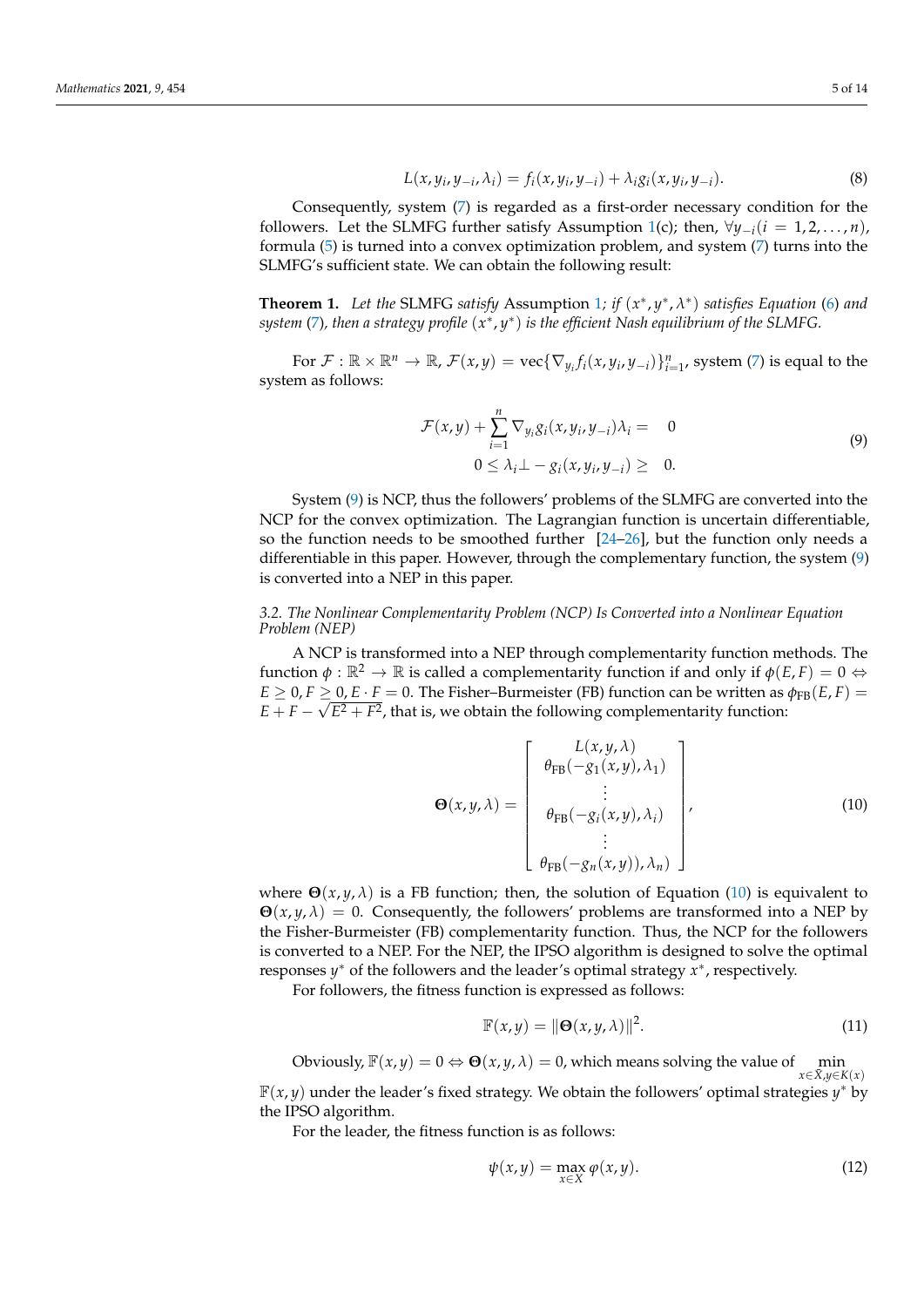Furthermore, we can obtain the leader's optimal strategy *x* <sup>∗</sup> by the IPSO algorithm. For the SLMFG, with  $(x^*, y^*)$  satisfying Definition [2,](#page-3-3) the efficient Nash equilibrium  $(x^*, y^*)$ is solved by using the IPSO algorithm. Finally, we obtain a reasonable, efficient Nash equilibrium solution by a refinement of the Nash equilibrium, which implies benefits to all players.

## <span id="page-5-0"></span>**4. The Design of Immune Particle Swarm Optimization (IPSO) Algorithm**

For a nonlinear equation equilibrium problem, the IPSO algorithm is designed by incorporating an immune memory function and an antibody concentration inhibition mechanism into the PSO algorithm. In this section, the IPSO algorithm is designed.

## *4.1. The Particle Swarm Optimization (PSO) Algorithm*

The PSO algorithm was originally derived by Kennedy and Eberhart [\[27\]](#page-13-23). The PSO algorithm finds the optimal solution through collaboration and shares information among individuals. In the PSO algorithm, the solution of each optimization problem can be viewed as a "particle" in the search space. In the PSO algorithm with a population size of *M* and an *N*-dimensional space,  $x_i = (x_{i1}, x_{i2}, \ldots, x_{iN})$  denotes the position vector of particle *i* and  $v_i = (v_{i1}, v_{i2}, \dots, v_{iN})$  represents velocity vector of particle *i*. According to the optimization model, each particle moves towards its own best current position *pbest* (known as personal best) and towards the globally best particle *gbest* (global best). At step *t*, the basic velocity and position of particle *i* are updated using the following equation:

<span id="page-5-2"></span>
$$
v_i^{t+1} = w v_i^t + c_1 r_1 (p_{best} - x_i^t) + c_2 r_2 (g_{best} - x_i^t),
$$
\n(13)

<span id="page-5-3"></span>
$$
x_i^{t+1} = x_i^t + v_i^{t+1}, (i = 1, 2, ..., M),
$$
\n(14)

where  $c_1$  is the cognizant factor and  $c_2$  is the communal factor.  $r_1$  and  $r_2$  are two  $N \times N$ diagonal elements uniformly distributed in the section [0,1]. *w* is the inertia weight and *w* has an impact on the global and local exploration capabilities of the particle. When *w* is large, the global exploration ability is strong at the beginning of the process. When *w* is small, the local exploitation ability is stronger in the search space than when the weight is large. At present, increasing the value of the dynamic inertia weight value causes a linear decrease in the weight strategy, and the calculation formula is as follows [\[28\]](#page-13-24):

<span id="page-5-1"></span>
$$
w = w_{\text{max}} - T \frac{w_{\text{max}} - w_{\text{min}}}{T_{\text{max}}},
$$
\n(15)

where  $w_{\text{max}}$  is the maximum inertia weight and  $w_{\text{min}}$  is the minimum inertia weight.  $T_{\text{max}}$  and T are the maximum number of iterations and the current number of iterations, respectively.

# *4.2. The Immune Particle Swarm Optimization (IPSO) Algorithm*

The IPSO algorithm is a novel intelligent optimization algorithm [\[29](#page-13-25)[,30\]](#page-13-26) in view of the immune evolution mechanism and information sharing in biological immune systems. The optimal solution is regarded as an antibody, and the functions of object and the restricting terms are considered antigens. The IPSO algorithm is the combination of a probability concentration selection function and the PSO algorithm. During the process of particle (antibody) population updating, we always hope that highly adaptable particles (antibodies) are left behind. If a particle (antibody) is too concentrated, it is difficult to guarantee the diversity of the particle (antibody), and the algorithm may even fall into a local optimum. Therefore, those particles which have worse fitness but a better evolutionary tendency are maintained through the antibody probability concentration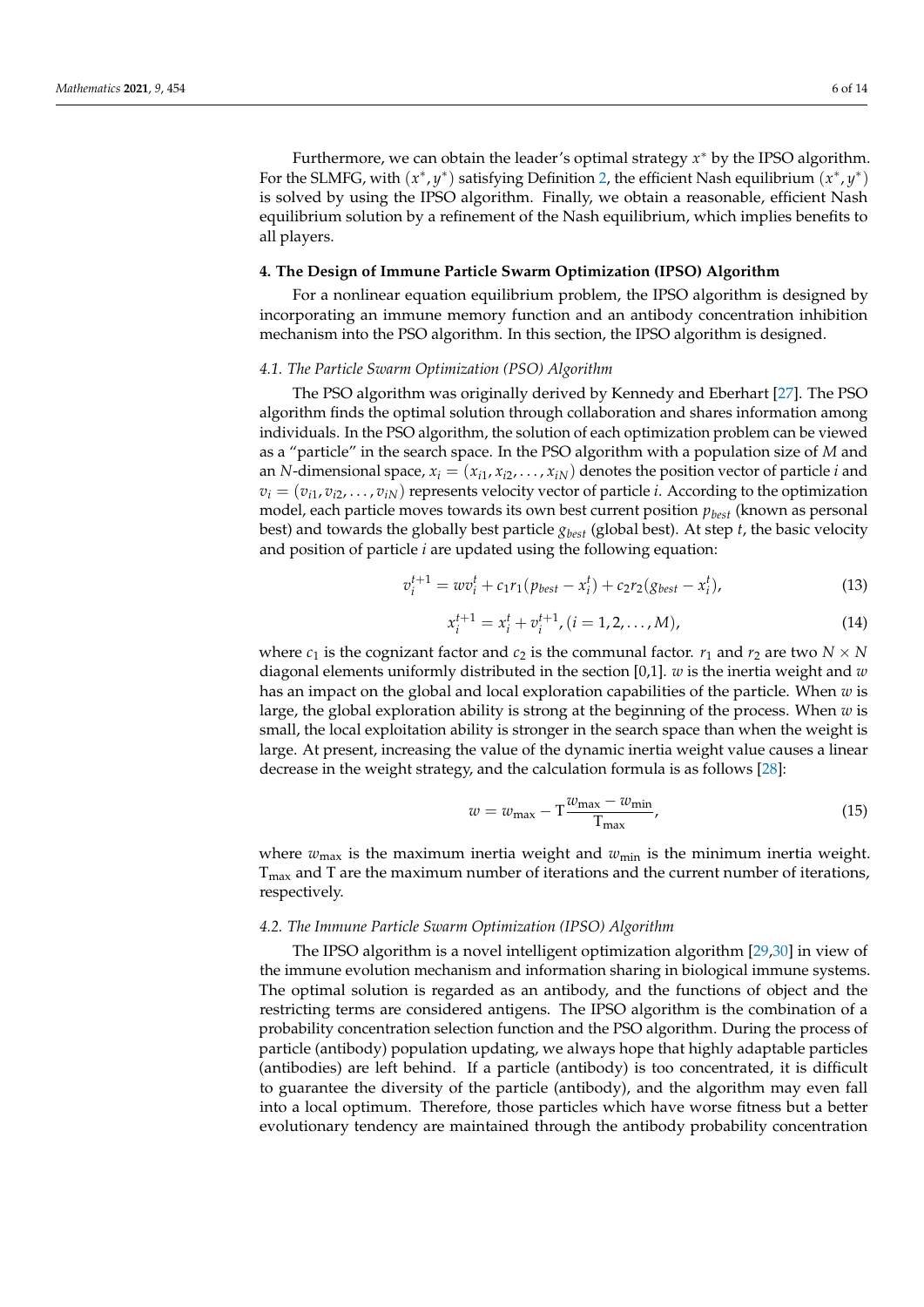selection formula. Antibody  $M + Q$  consists of a nonempty set *X*, and the distance of the antibody  $\mathbb{F}(x, y_i)(i = 1, 2, \dots, M + Q)$  is calculated by

$$
\rho_1(x, y_i) = \sum_{j=1}^{M+Q} |\mathbb{F}(x, y_i) - \mathbb{F}(x, y_j)|, j = 1, 2, ..., M + Q,
$$
\n(16)

$$
\rho_2(x_i, y) = \sum_{j=1}^{M+Q} |\psi(x_i, y) - \psi(x_j, y)|, j = 1, 2, ..., M + Q.
$$
 (17)

We can define the concentration formula of particle *i* as follows:

$$
\mathbb{D}_1(x, y_i) = \frac{1}{\rho_1(x, y_i)} = \frac{1}{\sum_{j=1}^{M+Q} |\mathbb{F}(x, y_i) - \mathbb{F}(x, y_j)|},
$$
(18)

$$
\mathbb{D}_2(x_i, y) = \frac{1}{\rho_2(x_i, y)} = \frac{1}{\sum_{j=1}^{M+Q} |\psi(x_i, y) - \psi(x_j, y)|}.
$$
 (19)

We can attain the probability concentration selection function for the followers as [\[31\]](#page-13-27):

<span id="page-6-0"></span>
$$
\mathcal{P}_1(x, y_i) = \frac{\frac{1}{\mathbb{D}_1(x, y_i)}}{\sum_{i=1}^{M+\mathcal{Q}} \frac{1}{\mathbb{D}_1(x, y_i)}} = \frac{\sum_{j=1}^{M+\mathcal{Q}} |\mathbb{F}(x, y_i) - \mathbb{F}(x, y_j)|}{\sum_{i=1}^{M+\mathcal{Q}} \sum_{j=1}^{M+\mathcal{Q}} |\mathbb{F}(x, y_i) - \mathbb{F}(x, y_j)|},
$$
(20)

where  $y_i(i = 1, 2, \ldots, M + Q)$  represents the particle position for the followers and  $\mathbb{F}(x, y_i)$ denotes the fitness value of the function for the followers.

Similarly, we can also obtain the probability density selection function for the leader as follows: *M*+*Q*

<span id="page-6-1"></span>
$$
\mathcal{P}_2(x_i, y) = \frac{\frac{1}{\mathbb{D}_2(x_i, y)}}{\sum_{i=1}^{M+Q} \frac{1}{\mathbb{D}_2(x_i, y)}} = \frac{\sum_{j=1}^{M+Q} |\psi(x_i, y) - \psi(x_j, y)|}{\sum_{i=1}^{M+Q} \sum_{j=1}^{M+Q} |\psi(x_i, y) - \psi(x_j, y)|},
$$
(21)

where  $x_i$  ( $i = 1, 2, ..., M + Q$ ) represents the particle position for the leader and  $\psi(x_i, y)$  is the fitness value of the function for the leader.

Increasing the new population *Q* primarily maintains the dynamic equilibrium of the population and takes the role of adjusting population concentration. Specifically, when the evolutionary population exhibits worse diversity and weaker global search ability, the IPSO algorithm allows the population to shift to a region with a better evolutionary tendency.

# *4.3. Implementation Steps of the IPSO Algorithm*

The IPSO algorithm implement steps are as follows:

- **Step 1:** Initialize the parameters. The maximum number of iterations for the followers is  $T_1$  and the maximum number of iterations for the leader is  $T_2$ . The acceleration constants are  $c_1$  and  $c_2$ , the inertia weight values are  $w_{max}$  and  $w_{min}$ , and the precision is *ε*. The size of the randomly generated population is *M*, and the initial value  $x_0$  is randomly generated according to the feasible domain of the leader.
- **Step 2:** The IPSO algorithm can obtain the initial population  $p_0$  by randomly generating the followers' initial positions  $y_i(i = 1, 2, ..., n)$  and initial velocities  $v_{yi}$  with the followers' set-value mappings.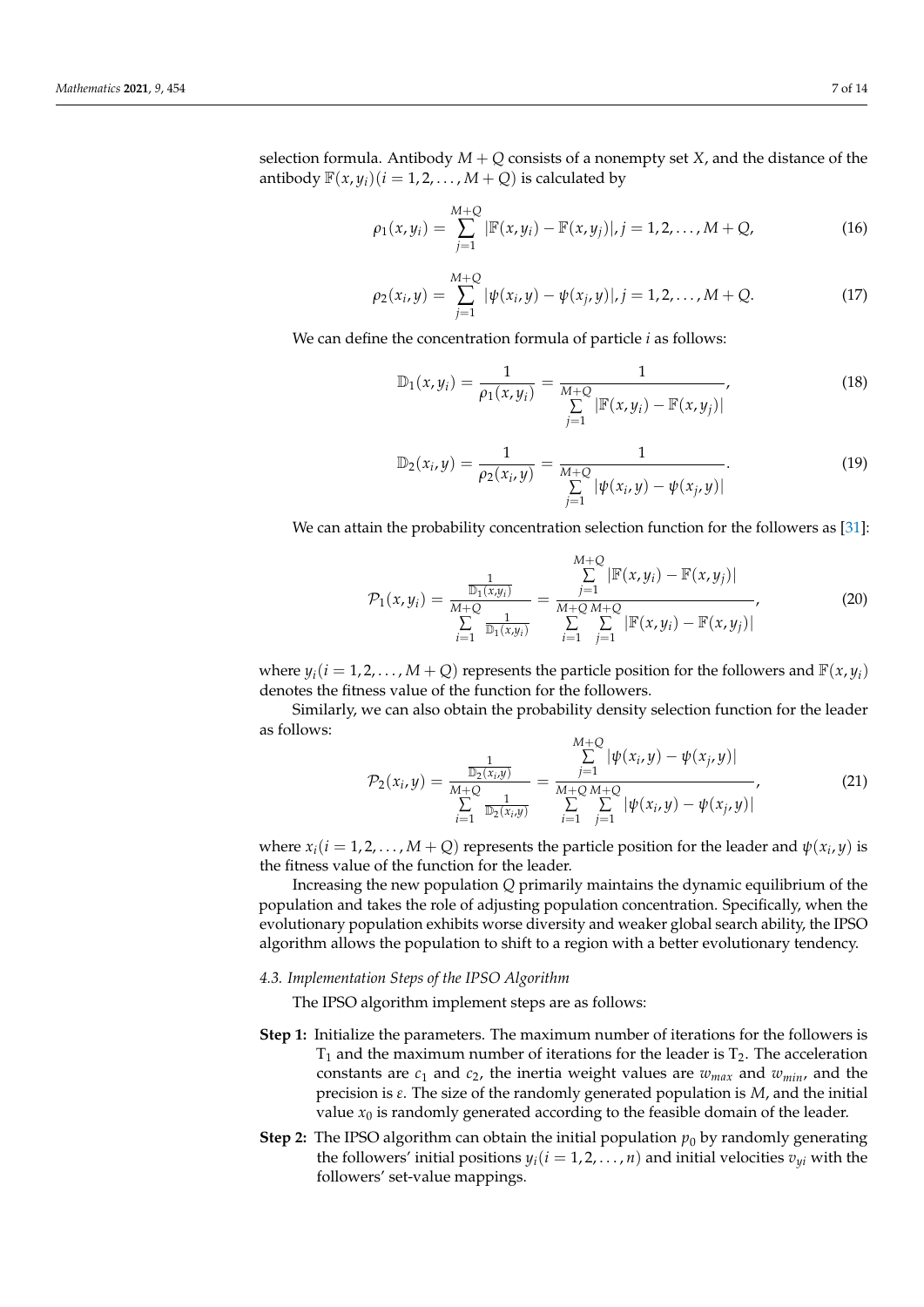- **Step 3:** The IPSO algorithm is used to calculate each particle's fitness function value for the followers and find the individual best position  $p_{\text{wbest}}$  and population best position *gybest*.
- **Step 4:** Equation [\(15\)](#page-5-1) is used to compute the inertia weight *w*.
- **Step 5:** Equations [\(13\)](#page-5-2) and [\(14\)](#page-5-3) are used to update the velocities and positions of followers particles, respectively; compare the fitness functions of the particles; and retain the population best position in the memory library.
- **Step 6:** Followers are randomly generated to obtain a new population with size *Q*.
- **Step 7:** We select population *M* from the new population  $M + Q$  through the probability concentration selection formulation Equation [\(20\)](#page-6-0).
- **Step 8:** We choose particles from the memory library to replace particles with poor fitness, and then the immune system produces a next generation of particles  $p_1$ . Then, the algorithm continues to update the particle velocities and positions by using Equations  $(13)$  and  $(14)$ .
- **Step 9:** By calculating the fitness value of particle *y<sup>i</sup>* 's current position, *y<sup>i</sup>* 's fitness value is compared with *y*<sub>*i*−1</sub>'s fitness value. If  $\mathbb{F}(x_0, y_i) < \mathbb{F}(x_0, y_{i-1})$ , then  $y_{i-1} = y_i$ ; otherwise,  $y_i = y_{i-1}$ .
- **Step 10:** Each particle's fitness function value for the followers is calculated, and the individual best position  $p_{\textit{vbest}}$  and population best position  $g_{\textit{vbest}}$  are found. Hence, we can compare the fitness value of the particle  $y_i$  with the fitness value of the global  $g_{ybest}$ ; if  $\mathbb{F}(x_0, g_{ybest}) < \mathbb{F}(x_0, y_i)$ , then  $y_i = g_{ybest}$ ; otherwise,  $g_{ybest} = y_i$ .
- **Step 11:** Stopping condition of the followers: Does the maximum number of iterations  $T_1$  or the precision  $\left| \mathbb{F}(x_{i-1}) - \mathbb{F}(x_i) \right| < \varepsilon_1$  satisfy the termination condition? If yes, we output the optimal particle *y* ∗ (approximate solution of the followers); otherwise, we return to **Step 4** .
- **Step 12:** The followers' optimal particle  $y^*$  is returned as feedback to the leader.
- **Step 13:** The IPSO algorithm is used to calculate each particle's fitness function value for the leader and find the individual best position  $p_{xbest}$  and population best position *gxbest*.
- **Step 14:** The leader particle's initial position  $x_i$  and initial velocity  $v_{xi}$  are randomly generated. For each particle *i*, Equation [\(13\)](#page-5-2) is applied for updating the velocity of the particle and Equation [\(14\)](#page-5-3) is applied to update the position of the particle.
- **Step 15:** A new population number of size *Q* is randomly generated.
- **Step 16:** We choose population *M* from the new population  $M + Q$  through the probability concentration selection formula Equation [\(21\)](#page-6-1).
- **Step 17:** From the memory library, we choose particles to replace particles with worse fitness among the population, and the immune system generates a new generation of particles  $p_1$ . Then, the algorithm continues to update the particle velocities and positions by using Equations [\(13\)](#page-5-2) and [\(14\)](#page-5-3).
- **Step 18:** By calculating and comparing  $x_i$ 's fitness value with  $x_{i-1}$ 's fitness value, if  $\psi(x_i, y^*)$  $> \psi(x_{i-1}, y^*)$ , then  $x_{i-1} = x_i$ ; otherwise,  $x_i = x_{i-1}$ .
- **Step 19:** Each particle's fitness function value for the leader is calculated, and the individual best position  $p_{\text{x}best}$  and population best position  $g_{\text{x}best}$  are found. Hence, we can compare the particle *x<sup>i</sup>* 's fitness value with the global optimal particle *gxbest*'s fitness value; if  $\psi(g_{\text{xbest}}, y^*) > \psi(x_i, y^*)$ , then  $x_i = g_{\text{xbest}}$ ; otherwise,  $g_{\text{xbest}} = x_i$ .
- **Step 20:** Stopping condition for the leader: Is the maximum number of iterations T<sup>2</sup> achieved or is the precision  $|\psi(x_{i-1}) - \psi(x_i)| < \varepsilon_2$ ? If yes, we output the optimal particle *x* ∗ ; otherwise, we return to **Step 14**.
- **Step 21:** Finally, if  $(x^*, y^*)$  satisfies Definition [2,](#page-3-3) then  $(x^*, y^*)$  denotes the efficient Nash equilibrium set of the SLMFG.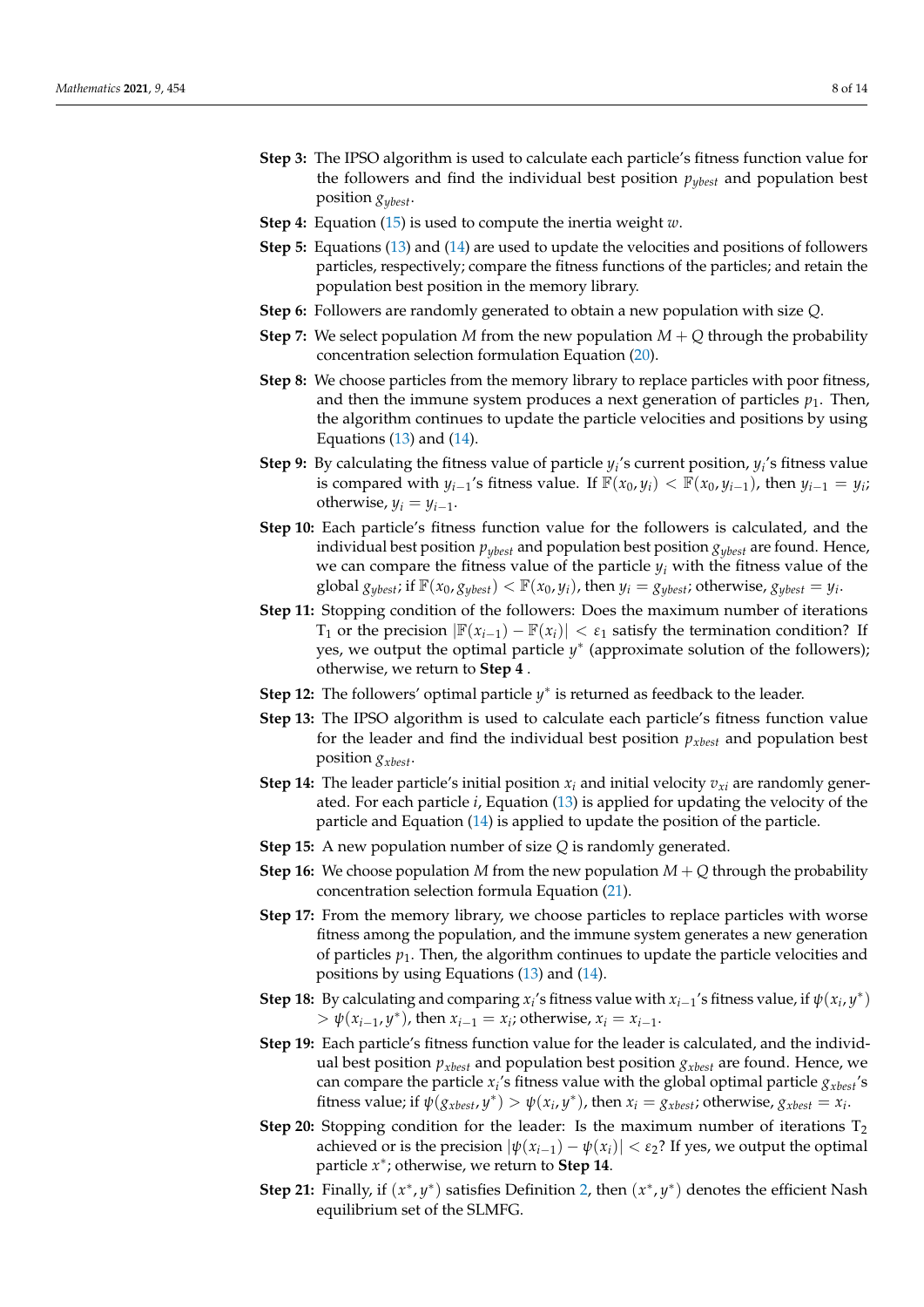<span id="page-8-1"></span>

The flow chart of the IPSO algorithm is presented in Figure [2:](#page-8-1)

**Figure 2.** The flow chart of the immune particle swarm optimization algorithm.

*4.4. Performance Evaluation of the IPSO Algorithm*

The IPSO algorithm expresses a bio-evolving swarm intelligence algorithm that is parallel to genetic algorithms (GAs), such as "natural selection" and "survival of the fittest". Thus, the measurable analysis method proposed by De Jong [\[32\]](#page-13-28) can be used for evaluating the convergence of the IPSO algorithm according to its off-line performance.

**Definition 3.** The functions off-line performance for the followers and the leader are  $s^*$  :  $\mathbb{R} \to \mathbb{R}$ *and u*<sup>∗</sup> : R → R*, respectively. Their final expressions are as follows:*

The follows: 
$$
s^*(x, y) = \frac{1}{T_1} \sum_{t=1}^{T_1} \mathbb{F}^*(x, y)
$$
,  
The leader :  $u^*(x, y) = \frac{1}{T_2} \sum_{t=1}^{T_2} \psi^*(x, y)$ .

*From above equations, we know that off-line performance represents the cumulative average of the best fitness function. When particles are closer to the fitness function value, the particles can better adapt to the SLMFG problems, thus the particles are more suitable for the objective functions under certain constraints.*

## <span id="page-8-0"></span>**5. Numerical Experiment**

The SLMFG can be regarded as a bilevel programming problem. In the paper, the IPSO algorithm is applied for solving the leader's optimal strategy *x* <sup>∗</sup> and the followers' optimal strategy y<sup>\*</sup>, respectively. The IPSO algorithm parameters are set as follows: the population size is  $M = 30$ , the learning factors are  $c_1 = c_2 = 2$ ,  $w_{\text{max}} = 0.2$ , and  $w_{\text{min}} = 0.1$ . The maximum numbers for the followers and leader are  $T_1 = 300$  and  $T_2 = 200$ , respectively. The size of the new population of followers is  $Q = 10$  and the precision of the fitness function is set to  $\varepsilon = 10^{-3}$ . The Nash equilibrium of the SLMFG is solved by the IPSO algorithm, and we can calculate the efficient Nash equilibrium by a refinement of the Nash equilibrium, which implies benefits to all players.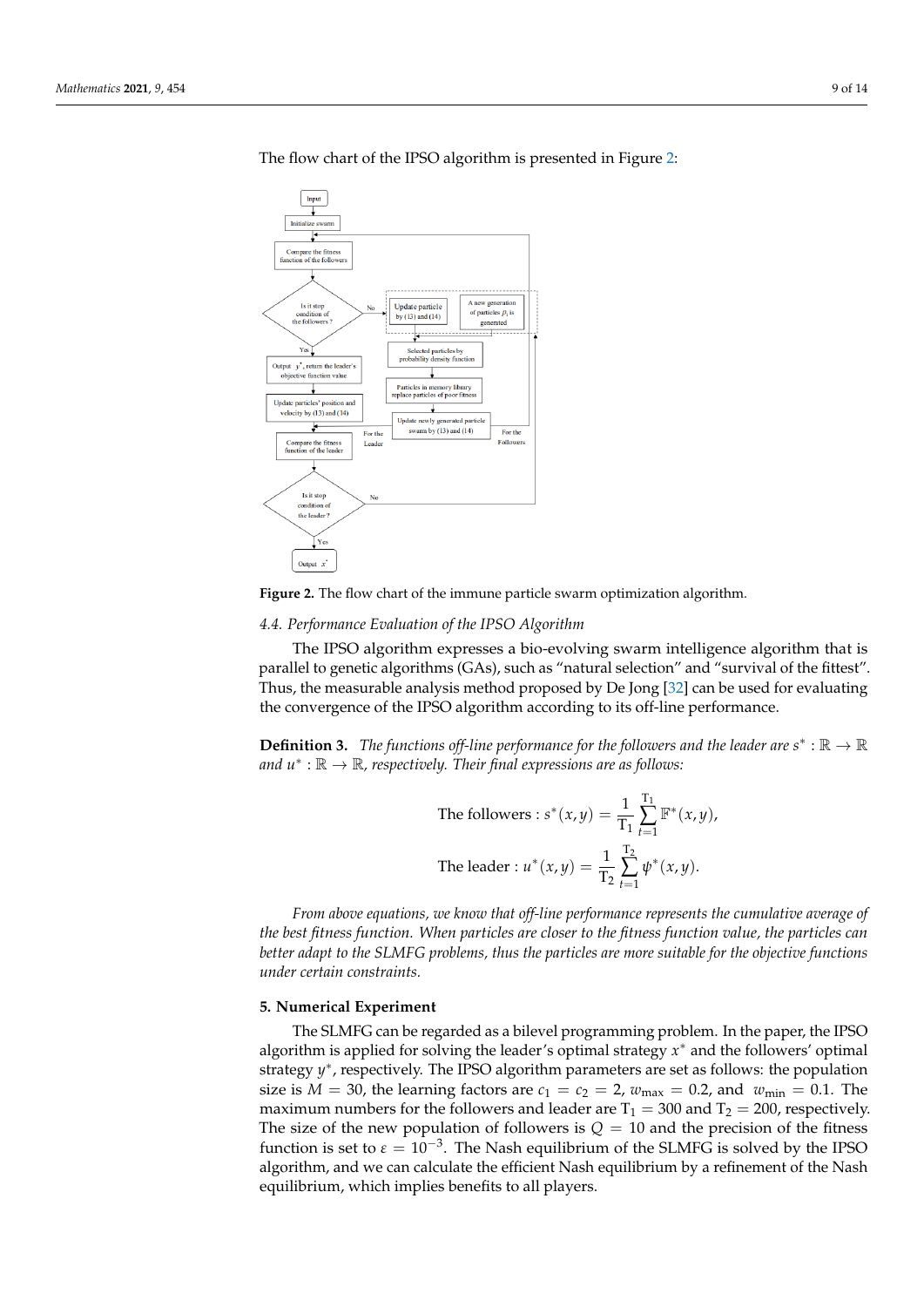<span id="page-9-0"></span>**Example 1.** *Suppose we have a SLMFG, where the leader strategy is x and the followers' strategies are*  $y_1$  *and*  $y_2$ . The leader's payoff function is  $\varphi(x, y)$ , and the followers' payoff functions are *f*<sub>1</sub>(*x*, *y*<sub>1</sub>) *and f*<sub>2</sub>(*x*, *y*<sub>2</sub>).

$$
\max_{x} \varphi(x, y) = xy_1y_2
$$
  
s.t.  $0 \le x \le 40$ .  

$$
\min_{y_1} f_1(x, y_1) = (y_1 - 4)^2
$$
  
s.t.  $2y_1 + x \le 30$ ,  
 $y_1 \ge 0$ .  

$$
\min_{y_2} f_2(x, y_2) = (y_2 - 5)^2
$$
  
s.t.  $y_2 + 2x \le 20$ ,  
 $y_2 \ge 0$ .

The corresponding numerical results of Example [1](#page-9-0) are given in Tables [1](#page-9-1) and [2,](#page-9-2) and its off-line performance is shown in Figure [3a](#page-9-3),b, respectively.

<span id="page-9-1"></span>**Table 1.** The IPSO algorithm for solving the followers' result of Example [1.](#page-9-0)

|   |     | Times Number of Iterations Efficient Nash Equilibrium Fitness Function Value |                       |
|---|-----|------------------------------------------------------------------------------|-----------------------|
|   | 285 | $y_1 = 3.998, y_2 = 5.026$                                                   | $21.8 \times 10^{-3}$ |
|   | 274 | $y_1 = 3.998, y_2 = 4.997$                                                   | $2.2 \times 10^{-3}$  |
|   | 276 | $y_1 = 3.940, y_2 = 5.008$                                                   | $27.7 \times 10^{-3}$ |
|   | 292 | $y_1 = 3.975, y_2 = 5.043$                                                   | $44.6 \times 10^{-3}$ |
| 5 | 288 | $y_1 = 4.031, y_2 = 4.994$                                                   | $27.9 \times 10^{-3}$ |

<span id="page-9-3"></span>

**Figure 3.** Off-line performance of the followers and leader for the IPSO algorithm.

<span id="page-9-2"></span>**Table 2.** The IPSO algorithm for solving the leader's result of Example [1.](#page-9-0)

|    |     | Times Number of Iterations Efficient Nash Equilibrium Fitness Function Value |         |
|----|-----|------------------------------------------------------------------------------|---------|
|    | 75  | $x = 7.487$                                                                  | 150.445 |
|    | 80  | $x = 7.501$                                                                  | 149.932 |
|    | 84  | $x = 7.500$                                                                  | 150.000 |
|    | 101 | $x = 7.479$                                                                  | 149.898 |
| г, | 150 | $x = 7.5032$                                                                 | 151.022 |

In Table [1,](#page-9-1) the average number of iterations for the follower problem is 283, and we can obtain that the approximate solution for the followers is  $(4,5)^T$ . In Table [2,](#page-9-2) the average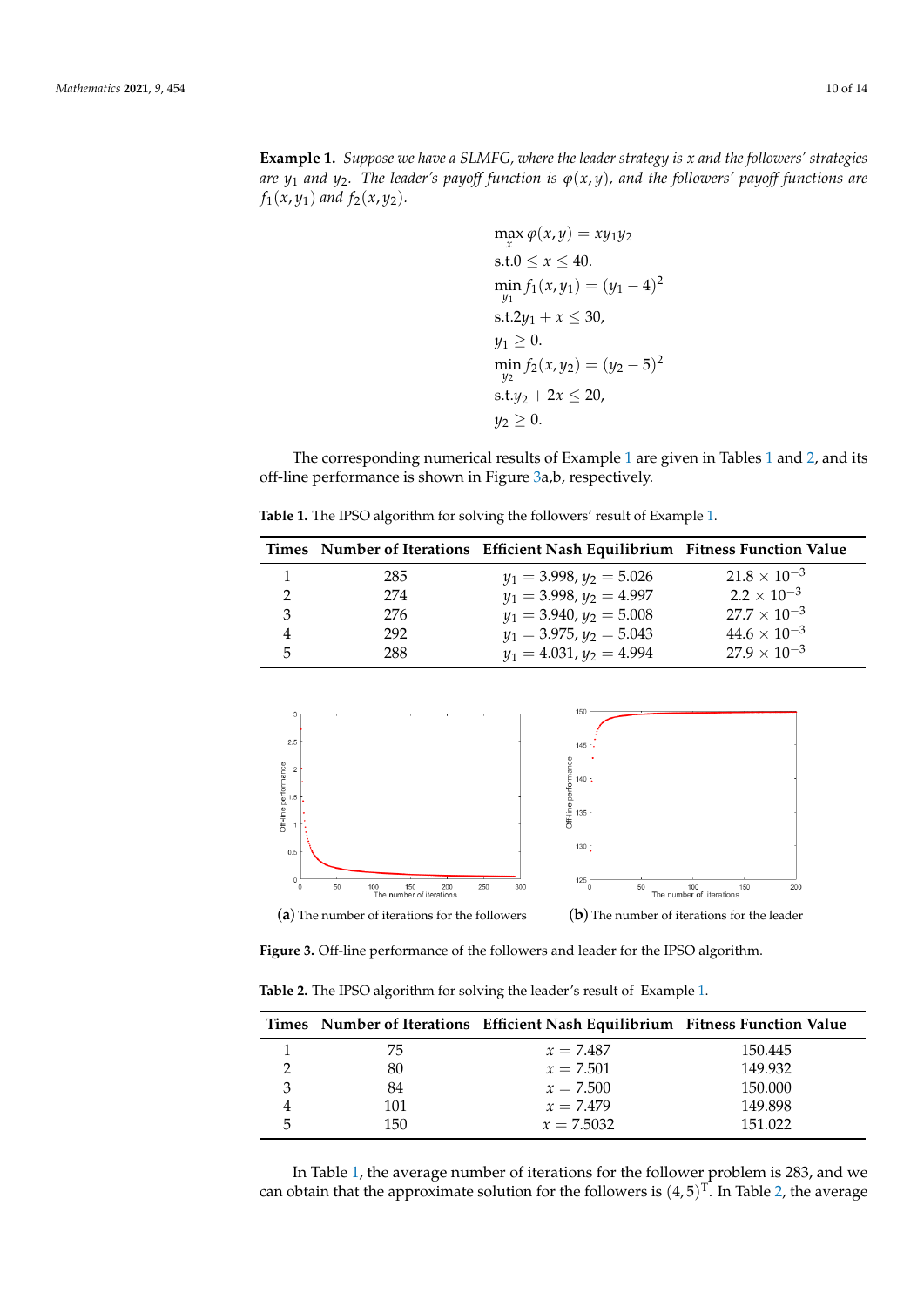number of iterations for the leader problem is 98, and we obtain that the leader's approximate efficient Nash equilibrium is 7.5. The efficient Nash equilibrium can minimize the income gap for the followers and maximize the rewards earned by the leader, thus strategy  $(7.5, 4, 5)$  is an efficient Nash equilibrium since Example [1](#page-9-0) is just unique Nash equilibria. During the calculation process, the number of iterations is small and the convergence of the IPSO algorithm does not depend on the selection of the initial points. Furthermore, it greatly reduces the calculation time of the algorithm, and it does not easily fall into the local optimal solutions. As shown in Figure [3a](#page-9-3),b, the off-line performance of the algorithm indicates that the algorithm has a fast convergence speed and is effective.

<span id="page-10-1"></span>**Example 2.** *Suppose we have a SLMFG [\[33\]](#page-13-29), where the leader strategy is*  $x = (x_1, x_2, x_3, x_4)$  *and the strategies of the followers are*  $y_1 = (y_{11}, y_{12})$  *and*  $y_2 = (y_{21}, y_{22})$ *. The leader's payoff function is*  $\varphi(x, y_1, y_2)$ , and the followers' payoff functions are  $f_1(y_1)$  and  $f_2(y_2)$ .

$$
\max_{x} \varphi(x, y_1, y_2) = (200 - y_{11} - y_{21})(y_{11} + y_{21}) + (160 - y_{12} - y_{22})(y_{12} + y_{22})
$$
  
s.t.  $x_1 + x_2 + x_3 + x_4 \le 40$ ,  
 $0 \le x_1 \le 10, 0 \le x_2 \le 5, 0 \le x_3 \le 15, 0 \le x_4 \le 20$ .  

$$
\min_{y_1} f_1(y_1) = (y_{11} - 4)^2 + (y_{12} - 13)^2
$$
s.t. 0.4 $y_{11} + 0.7y_{12} \le x_1$ ,  
 $0.6y_{11} + 0.3y_{12} \le x_2$ ,  
 $0 \le y_{11}, y_{12} \le 20$ .  

$$
\min_{y_2} f_2(y_2) = (y_{21} - 35)^2 + (y_{22} - 2)^2
$$
s.t. 0.4 $y_{21} + 0.7y_{22} \le x_3$ ,  
 $0.6y_{21} + 0.3y_{22} \le x_4$ ,  
 $0 \le y_{21}, y_{22} \le 40$ .

For the leader's decision vector  $x_0$ , the followers' corresponding strategy is  $(y_1, y_2)$ . The optimal decision vector for the followers may not be unique when the strategy of the leader fixed. Thus, the efficient Nash equilibrium is also not unique and may even be multiple, but the number of Nash equilibria is greatly reduced, thus the Nash equilibria are refined efficiently. The followers' strategy  $y = (y_1, y_2)$  is solved by the IPSO algorithm, and the leader's strategy  $x^*$  is solved by the IPSO algorithm. The numerical results are shown in Table [3:](#page-10-0)

| x                                                           | $y_1$      | $y_2$       | $\max \varphi(x, y_1, y_2)$ min $f_1(y_1)$ min $f_2(y_2)$ |        |          |
|-------------------------------------------------------------|------------|-------------|-----------------------------------------------------------|--------|----------|
| (7, 3, 12, 18)                                              | (0, 10)    | (30, 0)     | 6600                                                      | 25     | 29       |
| $(6.97, 3.03, 12.03, 17.97)$ $(0.1, 9.9)$                   |            | (29.9, 0.1) | 6600                                                      | 24.82  | 29.62    |
| $(6.96, 3.04, 12.05, 17.95)$ $(0.15, 9.85)$ $(29.85, 0.15)$ |            |             | 6600                                                      | 24.745 | 29.945   |
| $(6.94, 3.06, 12.06, 17.94)$ $(0.2, 9.8)$                   |            | (29.8, 0.2) | 6600                                                      | 24.68  | 30.28    |
| (6.91, 3.09, 12.09, 17.91)                                  | (0.3, 9.7) | (29.7, 0.3) | 6600                                                      | 24.58  | 30.98    |
| (6.85, 3.15, 12.15, 17.85)                                  | (0.5, 9.5) | (29.5, 0.5) | 6600                                                      | 24.5   | 32.50    |
| (6.7, 3.3, 12.3, 17.7)                                      | (1, 9)     | (29, 1)     | 6600                                                      | 25     | 37       |
| $(7.05, 3.13, 11.93, 17.89)$ $(0.26, 9.92)$ $(29.82, 0.00)$ |            |             | 6599.99                                                   | 23.47  | 30.83    |
| $\cdots$                                                    | .          | .           | $\cdots$                                                  | .      | $\cdots$ |

<span id="page-10-0"></span>**Table 3.** The IPSO algorithm for solving the numerical result of Example [2.](#page-10-1)

A run of the IPSO algorithm with 178 iterations for the followers and 105 iterations for the leader was executed. The calculation results are shown in Table [3.](#page-10-0) When the leader has the greatest benefit, there is dynamic competition among followers, that is, when one player's income grows, the other player's income is reduced. The total CPU time spent was 41 s. By Definitions [1](#page-3-4) and [2,](#page-3-3) the leader chooses the strategy that maximizes the total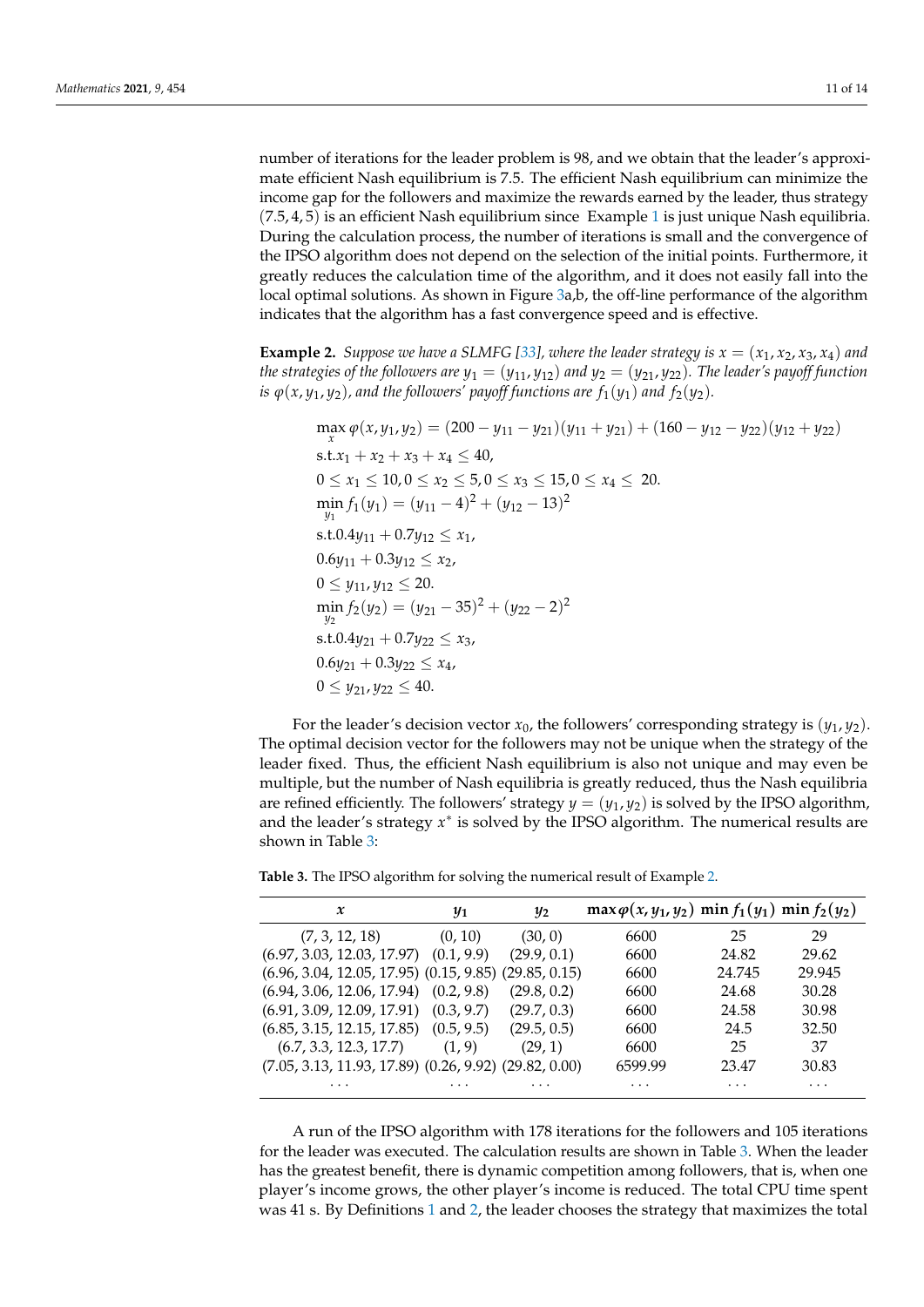rewards and minimizes followers' income gap, which means social welfare is maximized, and further each player cannot obtain additional rewards by varying his/her present strategy individually. In Table [3,](#page-10-0) the minimum total payoff min $\{ \min \{ \min f_1(y_1) + \min f_2(y_2) \}$ is equal to 54 for the followers, and the smallest income gap min $\{\min f_1(y_1) - \min f_2(y_2)\}\$ is equal to 4. At this point, we can obtain that the efficient Nash equilibrium solution is  $(7, 3, 12, 18, 0, 10, 30, 0)$  with the leader's objective value  $\varphi(x^*, y^*) = 6600$ , and the objective values of the two followers are  $f_1(y_1^*) = 25$  and  $f_2(y_2^*) = 29$ , respectively. In [\[21\]](#page-13-17), a run of the genetic algorithm with 600 generations shows that a Stacklberg–Nash equilibrium is  $(7.05, 3.13, 11.93, 17.89, 0.26, 9.92, 29.82, 0.00)$  with an objective value  $\varphi(x^*, y^*) = 6599.99$ , and the objective values of two followers are  $f_1(y_1^*) = 23.47$  and  $f_2(y_2^*) = 30.83$ , which means the smallest income up for the two followers' is 7.36 and the minimize total payoff is 54.30. As there is a greater income gap between followers and more total payoff than in this paper, the results in [\[21\]](#page-13-17) are inferior to the IPSO algorithm. In [\[33\]](#page-13-29), the value of the leader's objective function is also 6600, but this traditional mathematical analysis method has high computational complexity; the minimum total payoff is 119.42, the smallest income gap is 19.8, and the efficiency is inferior to that of the IPSO algorithm. The IPSO algorithm has a fast convergence speed, saves time, and is effective. In summary, the IPSO algorithm obtains the optimal efficient Nash equilibrium of  $(7, 3, 12, 18, 0, 10, 30, 0)$ , which minimizes the income gap among all followers and maximizes the incomes of the leader.

<span id="page-11-0"></span>**Example 3.** *Suppose we have a SLMFG, where the leader's strategy is*  $x = (x_1, x_2, x_3)$  *and the strategies of the followers are*  $y_1 = (y_{11}, y_{12})$ ,  $y_2 = (y_{21}, y_{22})$  *and*  $y_3 = (y_{31}, y_{32})$ . *The leader's payoff function is*  $\varphi(x, y_1, y_2, y_3)$ *, and the follower's payoff functions are*  $f_1(y_1)$ *,*  $f_2(y_2)$  *and*  $f_3(y_3)$ *.* 

 $\max_{x} \varphi(x, y_1, y_2, y_3) = y_{11}y_{12} \sin x_1 + y_{21}y_{22} \sin x_2 + y_{31}y_{32} \sin x_3$ 

s.t. $x_1 + x_2 + x_3 \le 10$ ,  $x_1 \geq 0, x_2 \geq 0, x_3 \geq 0.$  $\max_{y_1} f_1(y_1) = y_{11} \sin y_{12} + y_{12} \sin y_{11}$ s.t. $y_{11} + y_{12} \leq x_1$ ,  $y_{11} \geq 0, y_{12} \geq 0.$  $\max_{y_2} f_2(y_2) = y_{21} \sin y_{22} + y_{22} \sin y_{21}$ s.t. $y_{21} + y_{22} \leq x_2$ ,  $y_{21} \geq 0, y_{22} \geq 0.$  $\max_{y_3} f_3(y_3) = y_{31} \sin y_{32} + y_{32} \sin y_{31}$ s.t. $y_{31} + y_{32} \le x_3$ ,  $y_{31} \geq 0, y_{32} \geq 0.$ 

For the optimization problem of the SLMFG, the followers' strategy is  $y = (y_1, y_2, y_3)$ and the leader's strategy is *x*. We use the IPSO algorithm to search the optimal solutions. A run of the IPSO algorithm with 254 iterations for the followers and 132 iterations for the leader was executed. The computation results are shown in Table [4.](#page-12-3)

The followers' strategy  $y^* = (y_1^*, y_2^*, y_3^*)$  is solved by the IPSO algorithm.  $y_1^*, y_2^*$ , and  $y_3^*$ are three identical objective function because their components are equivalent. The leader's strategy *x*<sup>\*</sup> is solved by the IPSO algorithm. In Table [4,](#page-12-3) the efficient Nash equilibrium sets are:

- (0.000, 8.054, 1.946; 0.000, 0.000; 1.320, 6.734; 0.973, 0.973);
- (1.946, 0.000, 8.054; 0.973, 0.973; 0.000, 0.000; 1.320, 6.734); and
- (8.054, 1.946, 0.000; 6.734, 1.320; 0.973, 0.973; 0.000, 0.000).

The efficient Nash equilibrium solution of Example [3](#page-11-0) is multiple. By Definitions [1](#page-3-4) and [2,](#page-3-3) to increase efficiency, each player chooses the strategy that minimizes the income gap among the followers and maximizes the total payoffs of the leader. Furthermore, the leader's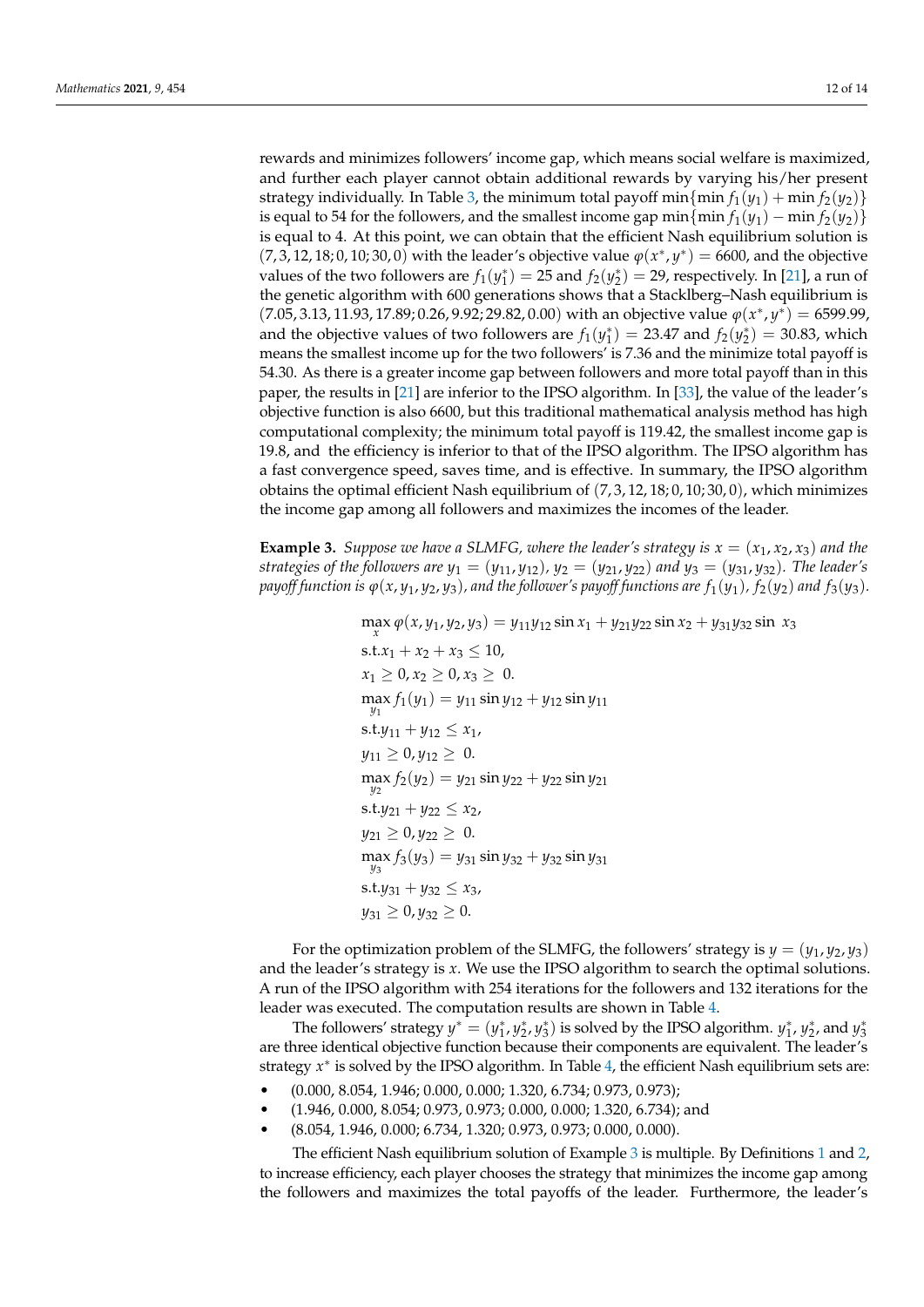objective value is 9.593, the followers' objective values are one of {1.609, 7.094, 0.000}, and max  $\sum_{i=1}^{3} f_i(y_i) = 18.300$  $\sum_{i=1}^{3} f_i(y_i) = 18.300$  $\sum_{i=1}^{3} f_i(y_i) = 18.300$ . Thus, when Example 3 obtains the efficient Nash equilib*i*=1 rium, the leader's maximum benefit is 9.593, and the followers' total maximum benefit is 18.300. The convergence speed of the IPSO algorithm is superior to that of the algorithm in [\[21\]](#page-13-17) with 300 generations. The calculation time of the IPSO algorithm is less than that in [\[34\]](#page-13-30). The IPSO algorithm has a fast convergence speed, saves more time, and is effective. In Example [3,](#page-11-0) the IPSO algorithm obtains the optimal efficient Nash equilibrium, which is also the efficient Nash equilibrium set, thereby minimizing the income gap among all followers and maximizing the reward of the leader.

**Table 4.** The IPSO algorithm for solving the numerical result of Example [3.](#page-11-0)

<span id="page-12-3"></span>

| x                                                                          | $y_1$    | $y_2$    | $y_3$    | $max \varphi(x, y_1, y_2, y_3)$ max $f_1(y_1)$ max $f_2(y_2)$ max $f_3(y_3)$ |          |          |          |
|----------------------------------------------------------------------------|----------|----------|----------|------------------------------------------------------------------------------|----------|----------|----------|
| $(1.946, 8.054, 0.000)$ $(0.973, 0.973)$ $(1.317, 6.737)$ $(0.000, 0.000)$ |          |          |          | 9.577                                                                        | 1.609    | 7.099    | 0.000    |
| $(8.054, 1.946, 0.000)$ $(1.316, 6.738)$ $(0.973, 0.973)$ $(0.000, 0.000)$ |          |          |          | 9.577                                                                        | 7.099    | 1.609    | 0.000    |
| $(0.000, 1.946, 8.054)$ $(0.000, 0.000)$ $(0.973, 0.973)$ $(6.319, 6.735)$ |          |          |          | 9.587                                                                        | 0.000    | 1.609    | 7.098    |
| $(0.000, 8.054, 1.946)$ $(0.000, 0.000)$ $(1.320, 6.734)$ $(0.973, 0.973)$ |          |          |          | 9.593                                                                        | 0.000    | 7.098    | 1.609    |
| $(1.946, 0.000, 8.054)$ $(0.973, 0.973)$ $(0.000, 0.000)$ $(1.320, 6.734)$ |          |          |          | 9.593                                                                        | 1.609    | 0.000    | 7.098    |
| $(8.054, 1.946, 0.000)$ $(6.734, 1.320)$ $(0.973, 0.973)$ $(0.000, 0.000)$ |          |          |          | 9.593                                                                        | 7.098    | 1.609    | 0.000    |
| $(1.946, 8.054, 0.000)$ $(0.973, 0.973)$ $(1.314, 6.378)$ $(0.000, 0.000)$ |          |          |          | 9.558                                                                        | 1.609    | 7.094    | 0.000    |
| $\cdots$                                                                   | $\cdots$ | $\cdots$ | $\cdots$ | $\cdots$                                                                     | $\cdots$ | $\cdots$ | $\cdots$ |

## **6. Conclusions**

This paper considers a single-leader–multi-follower game with a bilevel hierarchical structure. We define the efficient Nash equilibrium by refining of the traditional Nash equilibrium with efficiency; this efficient Nash equilibrium is beneficial to all followers and greatly reduces the number of Nash equilibria, which means social welfare maximization. Furthermore, the SLMFG is transformed into a nonlinear equation problem (NEP) through the the Karush–Kuhn–Tucker (KKT) condition and complementarity function methods. Furthermore, the IPSO algorithm is designed by combining the probability concentration selection function and the PSO algorithm. In conclusion, it can be seen from the comparisons and analyses of the numerical experiments that the IPSO algorithm is effective for solving the efficient Nash equilibrium of a SLMFG. The IPSO algorithm is not dependant on the selection of the initial point, maintains the diversity of the population, and further has the great advantages of global convergence and fast convergence speed. In brief, we provide a swarm intelligence algorithm to solve the bilevel leader–follower game and obtain the efficient Nash equilibrium solution by a refinement of the Nash equilibrium. Solving the multi-leader–multi-follower game by using swarm intelligence algorithms warrants further consideration.

**Author Contributions:** L.-P.L.; W.-S.J. contributed equally to this work. All authors have read and agreed to the published version of the manuscript.

**Funding:** This work was supported by the National Natural Science Foundation of China (Grant No. [12061020], [71961003]), the Science and Technology Foundation of Guizhou Province (Grant No. QKH [2020]1Y284, [2017]5788-62), The authors acknowledge these supports.

**Data Availability Statement:** The data that support the findings of this study are available from the corresponding author upon reasonable request.

**Conflicts of Interest:** The authors declare no conflict of interest.

#### **References**

- <span id="page-12-0"></span>1. Nash, J. Non-cooperative games. *Ann. Math.* **1951**, *54*, 286–295. [\[CrossRef\]](http://doi.org/10.2307/1969529)
- <span id="page-12-1"></span>2. Nash, J. Equilibrium points in *n*-person games. *Proc. Natl. Acad. Sci. USA* **1950**, *36*, 48–49. [\[CrossRef\]](http://dx.doi.org/10.1073/pnas.36.1.48) [\[PubMed\]](http://www.ncbi.nlm.nih.gov/pubmed/16588946)
- <span id="page-12-2"></span>3. Takako, F.-G. *Non-Cooperative Game Theory*; Springer: Cham, Switzerland, 2015.